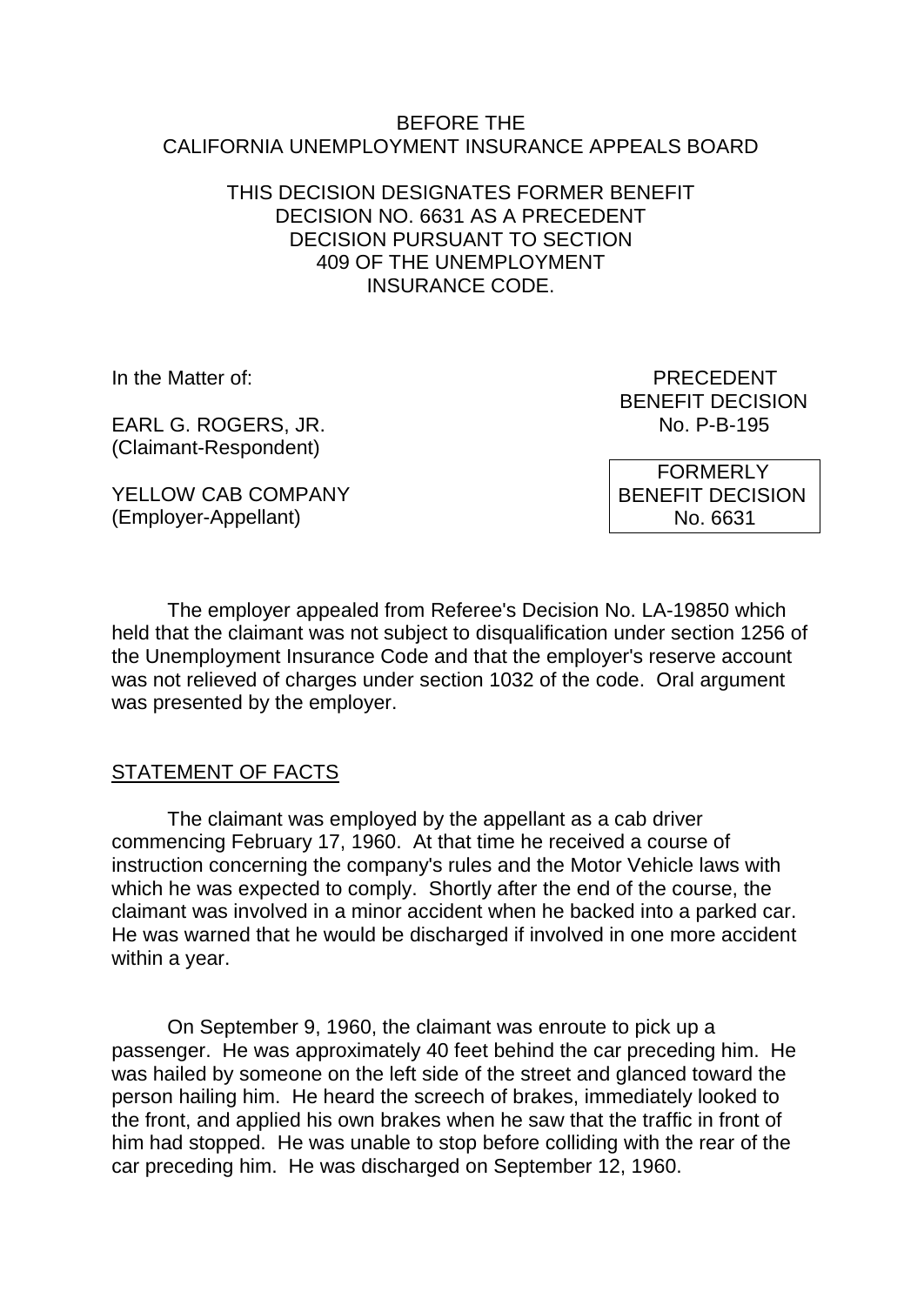The collision was observed by two police officers and the claimant was cited under section 22350 of the California Vehicle Code for "excessive safe speed 15 MPH in a 25 MPH zone." Bail was set at \$22.

The claimant appeared in the appropriate court and admitted that the accident was his fault. After he had explained the circumstances, the judge suggested that he plead not guilty and await a trial. Since the claimant intended to leave the state he did not await the trial but pleaded guilty. A \$6 fine was imposed.

On February 7, 1961 we received into evidence a copy of the traffic officers' report of the accident. The officers estimated the claimant's speed as 15 miles per hour, based on the length of the skid marks of the taxi cab. The officers reported that the claimant stated "that a man standing on the north curb in front of the Post Office yelled 'Hey Taxi.' He stated he turned and saw the man waving at him and was thinking about how he could turn around to pick him up when he looked ahead and saw that Vehicle #2 (the car preceding the claimant) was stopped. He stated that he put on his brakes, but could not stop in time." The report also indicated that the weather was clear and the streets were dry.

The claimant testified that in glancing toward the individual who shouted for the taxi, he intended merely to identify such person and to inform a dispatcher by radio of a possible customer. This was the customary procedure, although not mandatory. During the aforementioned course of instruction the claimant, as well as other drivers, had been told that when they heard someone hailing a cab they should proceed to the curb and stop before glancing around.

# REASONS FOR DECISION

Section 1256 of the Unemployment Insurance Code provides for the disqualification of a claimant who has been discharged for misconduct connected with his most recent work. Section 1032 of the code provides that the employer's account may be relieved of charges under such circumstances.

In Boynton Cab Company v. Neubeck (1941), 237 Wis. 249, 296 NW 636, the Supreme Court of Wisconsin stated: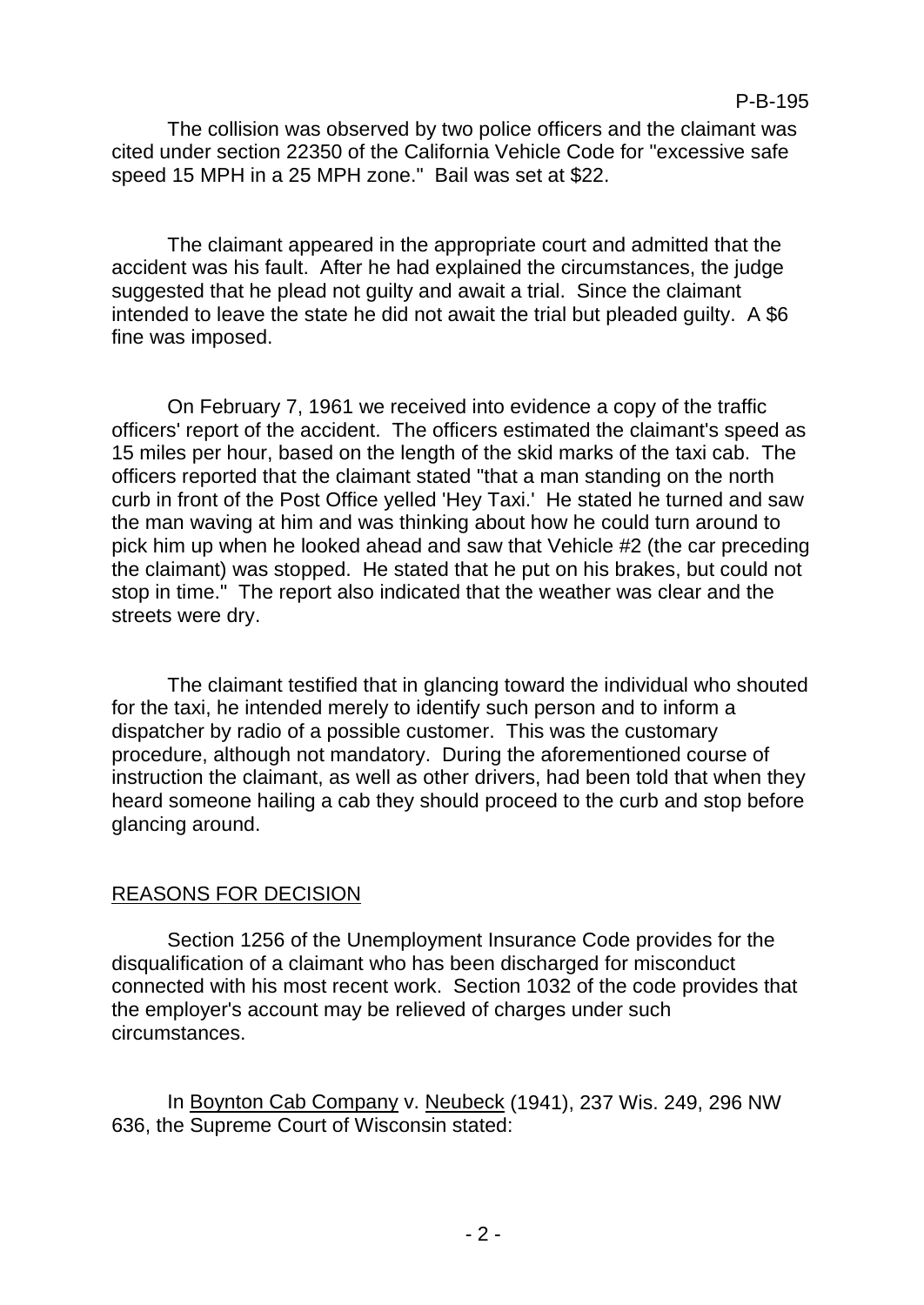". . . The term 'misconduct' as used in (the disqualification provision) is limited to conduct evincing such wilful or wanton disregard of an employer's interest as is found in deliberate violations or disregard of standards of behavior which the employer has the right to expect of his employee, or in carelessness or negligence of such degree or recurrence as to manifest equal culpability, wrongful intent or evil design, or to show an intentional and substantial disregard of the employee's duties and obligations to his employer. On the other hand, mere inefficiency, unsatisfactory conduct, failure in good performance as the result of inability or incapacity, inadvertencies or ordinary negligence in isolated instances or good faith errors in judgment or discretion are not to be deemed 'misconduct' within the meaning of the statute."

We quoted the above definition in Benefit Decision No. 4648 and others, indicating our acceptance of it.

The factual situation in the Boynton case is helpful in interpreting the definition. The claimant therein had been employed as a cab driver for approximately eight weeks when he was discharged upon the basis of his entire record of violations of the company's rules. The first violation occurred when the claimant charged a passenger 40¢ for a trip and turned in to the company only 25¢. The company learned of this when the passenger complained that he was overcharged. The claimant offered his explanation, which was accepted with a warning. The next three violations were the result of minor accidents which occurred within the following month. The claimant did not report the first accident to the employer. He explained that he failed to do so because no damage resulted from the accident. The explanation was accepted and the claimant was warned. The second accident was reported but the claimant did not include in his report the fact that there had been a personal injury. He was again warned. The third accident occurred when the claimant's cab skidded down the ramp leading from the garage to the street and collided with another car. The ramp was coated with ice.

In contending that the claimant was guilty of misconduct connected with his work, the employer in the Boynton case submitted argument which is similar to the argument submitted by the employer in this case.

". . . If an employer discharges an employee for negligence, he discharges such employee for misconduct. The term negligence connotes fault. Implicit in the term is the idea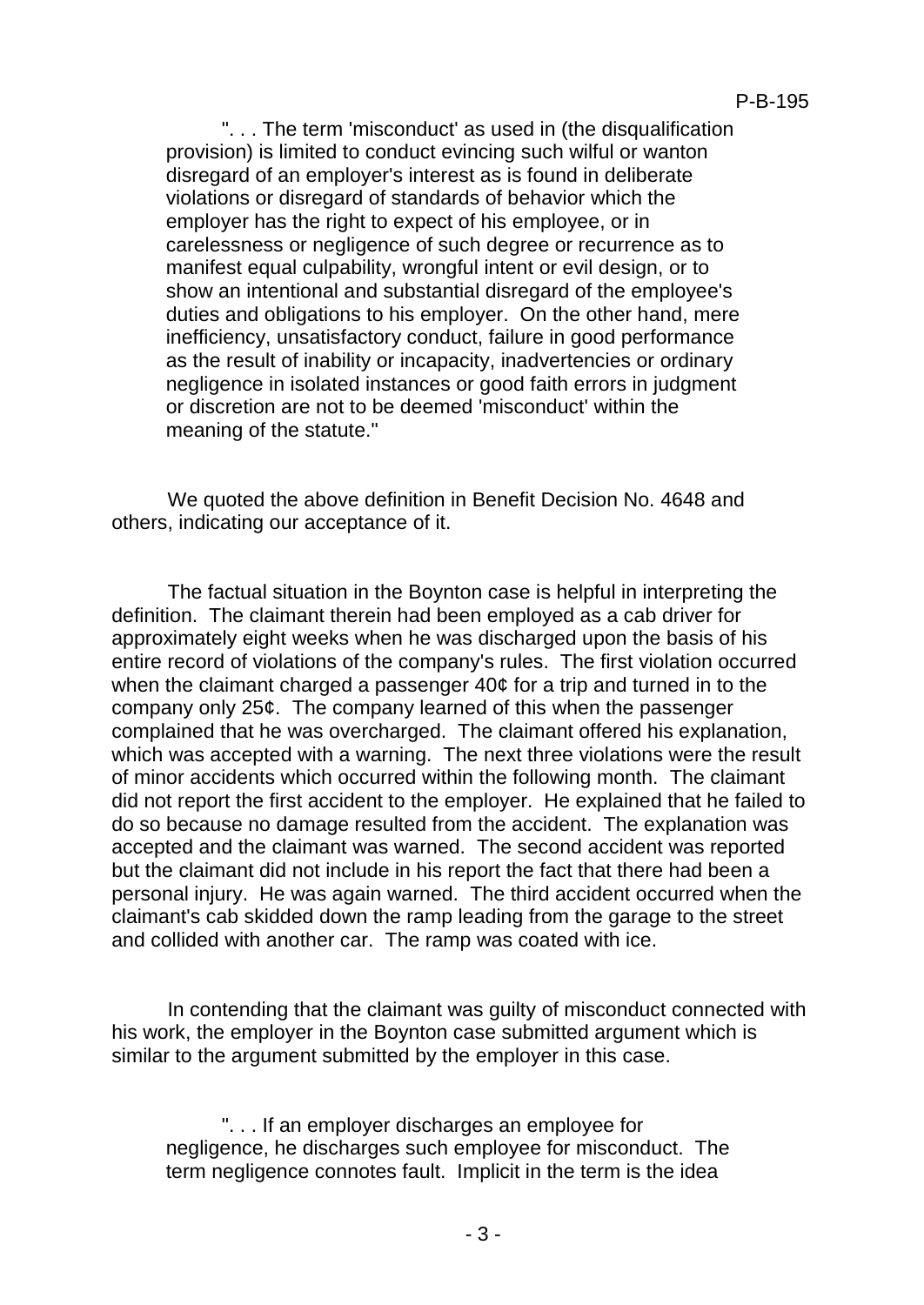that the person guilty of negligence has failed to comply with standards of care which are observed by the great mass of mankind under the same or similar circumstances. With certain exceptions not here material, where the law, by statute or otherwise, imposes liability without fault of the party against whom the liability is alleged to exist, it is impossible for a person to be negligent unless he violates the standards of care which have been developed and promulgated for the protection of individuals in a highly complex society. A violation by a taxi cab driver of the standards of care which constitutes negligence is likewise a violation of the rules of the plaintiff (employer). . . . None of the rules are arbitrary and it would seem too clear for argument that if an employee is discharged for the violation of any of these rules, he is discharged for misconduct."

The court did not agree with the argument. It held that "neither Neubeck's violations of the appellant's rules in failing to properly report two of his accidents nor his record in respect to accidents . . . constituted misconduct . . ." In so holding, the court quoted with approval from an English case (citation omitted):

"As a general rule it may be said that a single instance of negligence or a mistake is not sufficient evidence of misconduct. . . .

"But to this rule there are exceptions . . . and when the direct consequences of an act or omission are fairly obvious to an applicant, and are such as to be likely to cause serious loss to the employer, his business or his property, a finding of misconduct is not unreasonable. . . .

"But though one instance of negligence or a mistake may not amount to misconduct, a recurrence, or repetition of the act, or of other acts, may indicate a culpability which may fairly be described as misconduct. I think that the point is reached when it can be said that the behavior of the applicant shows a wanton or deliberate disregard of his employer's interests or of the applicant's duties. . . . Here again, is a question of fact to be determined upon a consideration of all the circumstances. The standard or test will not be the same in all cases. It will vary with the degree of responsibility or skill which the employee is engaged to exercise. The number of warnings given may be an important factor and the evidence of them should be definite. . . . In any case misconduct must be proved and not assumed."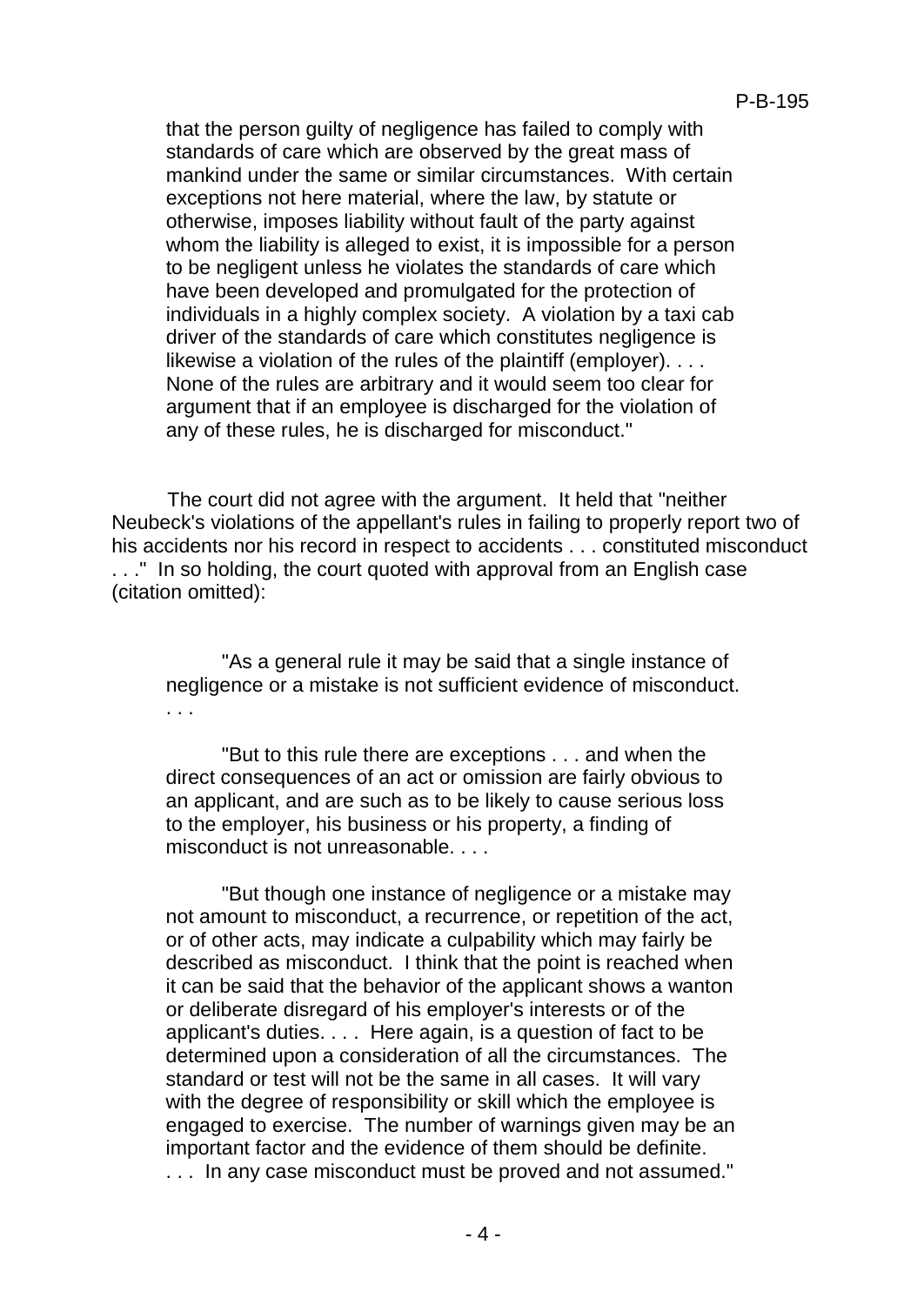Section 22350 of the California Vehicle Code provides:

"Basic speed law. No person shall drive a vehicle upon a highway at a speed greater than is reasonable or prudent having due regard for the traffic on, and the surface and width of, the highway, and in no event at a speed which endangers the safety of persons or property."

The appellant has cited and referred to a number of our decisions as bearing upon this case. However, we feel that we need not discuss such decisions since the reasoning therein is reflected in our quotations from the Boynton case. The employer has also mentioned Benefit Decision No. 59- 2718 for the purpose of distinguishing such decision from the present situation. One of the factors leading to our conclusion in Benefit Decision No. 59-2718 was that no evidence had been presented to show that the claimant therein had been cited for a traffic violation. We held that the claimant's actions did not show a wilful or wanton disregard of the employer's interest and that his discharge was for reasons other than misconduct.

In this case, the claimant was cited under section 22350 of the California Vehicle Code. We do not consider the fact of citation controlling in this case, but only one of the factors which we must consider in arriving at our conclusion. The quoted section of the vehicle code is so phrased as to allow the driver of a vehicle to exercise judgement in the operation of such vehicle. Assuming that the claimant was careless as found by the traffic officers involved, his carelessness was, at most, an error of judgement. Admittedly, it was his fault that the collision occurred. However, he was following the vehicle preceding him at a reasonable distance and erred only when he withdrew his attention from the road when he was hailed by a person on the sidewalk. It appears to us that the claimant's action could readily be defined as a reflex action in response to the call, especially since it was the practice of the taxi drivers to seek to identify such a person so that the company could be informed of a possible customer. The testimony of the claimant concerning his reason for glancing away from the road appears more reasonable than his purported statement, as related by the traffic officers in the report of the accident, since the claimant was on his way to pick up a fare and was not cruising to locate a fare. To repeat, we are convinced that the claimant was guilty of no more than an error in judgement; and this was not misconduct within the definition of the Boynton Cab Company case and section 1256 of the code.